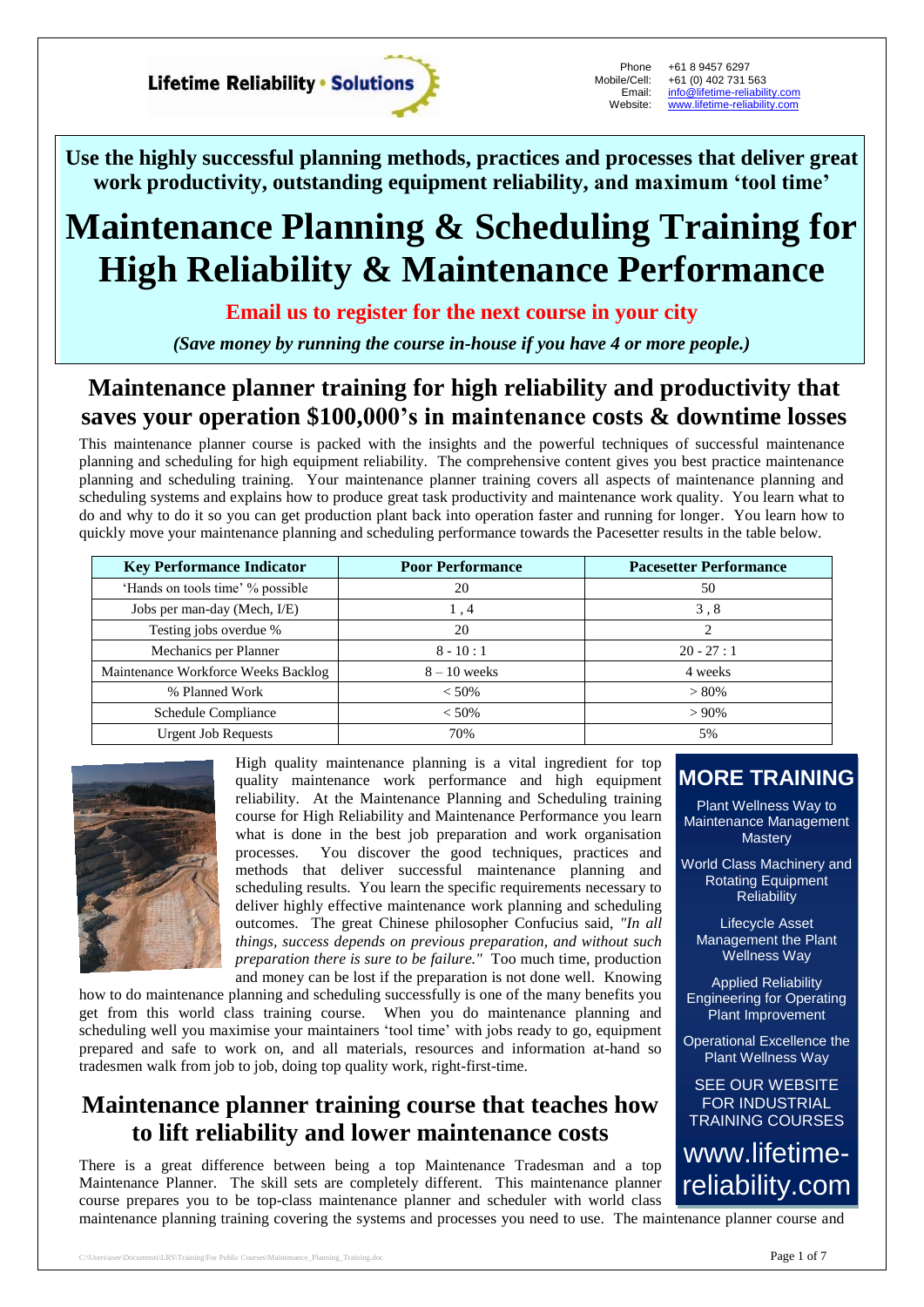### **Lifetime Reliability • Solutions**

Phone Mobile/Cell: Email: Website: +61 8 9457 6297 +61 (0) 402 731 563 [info@lifetime-reliability.com](mailto:info@lifetime-reliability.com) [www.lifetime-reliability.com](http://www.lifetime-reliability.com/)

provides the information, the knowledge and the skills you need to have to be successful in this incredibly important role. Documented evidence confirms that proper maintenance planning and scheduling can deliver you the following benefits when compared to planning on-the-run:

- Up to 100% more work done
- 'Tool time' can rise to 50% of maintainers' day
- Planned work is  $4 12$  times more efficient
- Planned work is  $3 9$  times less cost than reactive work 95% of work can be done when first scheduled
- On larger jobs an hour of planning saves  $3 5$  hours of execution
- 90% of your work can be planned
- 

The 'Maintenance Planning and Scheduling Training for High Reliability and Maintenance Work Performance ' course teaches you how to prepare work, coordinate resources and people, install the right systems and schedule maintenance activities so maintenance work runs smoothly, maintainers deliver high-quality workmanship and are highly productive, and your machines and equipment operate reliably for far longer.

## **Discover how to improve maintenance planning and scheduling results**

At a time when the engineering workforce is growing older and retiring, during an industry-wide and world-wide skill shortage, this maintenance planning training course teaches your maintenance planners how to organise maintenance work well and use fewer maintainers while lifting operating uptime and throughput for less cost. The course trains Attendees on the key points and best practices of planning and scheduling so when they return to work they can use the right methods and practices in the operation. Substantial and comprehensive course notes are provides and the full PowerPoint presentations are given to every attendee for future reference.

# **Great testimonials and unqualified support from across industry**

People who attended the training said the following about what they experienced:

"Very good – has changed the way I thick about maintenance planning." – "Helped to give me confidence that I'm heading in the right direction in planning." – "Usually I find if one thing of use is learnt per day then value is achieved; value has been achieved! Also good notes, CD and risk analysis template." – "Some very good concepts to take back to work which could help our business." – "Very interesting, more than enough information for a 3-day course." – "The course members from industry were very impressed with the content." – "Being a planner for only three months, I found this course excellent and relevant to my position." – "Heaps of information put out." – "Very informative. Eye-opener in some areas." – "Excellent, will help with my future job prospects."



**BHP Billiton** (Iron ore miner), **Fortescue Metals Group** (Iron ore miner), **Woodside Energy** (Oil and Gas producer), **BGC Construction** (Building products manufacturer), **Wesfarmers Premier Coal** (Open-cut coal miner), **Pearlsteet** (Maintenance services), **Albany Pine Plantations** (Woodchip supplier), **Esperance Port Authority** (Bulk materials), **Talison Mining**

(Tantalum Miner), **Anglogold Ashanti** and **KCGM** (Gold Mining), **Onesteel** (Steel Roll Mill), **Hans Smallgoods**, **Hyne Timber** (Saw Mill), **Defence Materiel Organisation**, **Offshore Su Tu Den Group** (Vietnamese O&G), **Japanese Vietnam Petroleum** (Vietnamese O&G), **Canberra Hospital** (Facility Management), **Nickel West** (Nickel Refining), **Sandvik** (Machine Shop), **Riyadh Cement** (Saudi Arabia) **Mermaid Marine** (Maritime Services) **Griffin Coal**

# **Course Content Overview**

#### *Day 1* – **Maintenance and Reliability: The Foundations of Maintenance Planning**

The Purpose of Maintenance Defect and Failure True Cost Purpose of Maintenance Planning & of Scheduling How Maintenance Planning & Scheduling Reduce Costs Risk Management Fundamentals Plant and Equipment Life Cycle Equipment Criticality Analysis *Activity 1 - Equipment Criticality Example* Failure Mode and Effects Analysis (FMEA) *Activity 2 – FMEA example* Equipment Reliability Basics Creating high Equipment Reliability Important Engineering & Equipment Care Standards *Activity 3 –Applicable Maintenance Standards* The 6 Maintenance Types and when to use them

Precision Maintenance for Maximum Failure-Free Life

#### *Day 2* – **Planning Maintenance Work**

*Activity 4 –Planning Activity* Review and Discussion of Activity 4 Necessary Planning Office Systems and Methods Data Capture for Maintenance Specifying Workmanship Standards Purchasing Parts and Materials Inventory and Stores Management Project Management Principles and Practices The Work Planning Process Shutdown and Outages Best Practice *Activity 5 –Planning Activity* Review and Discussion of Activity 5

#### *Day 3* – **Work Planning (continued) and Scheduling**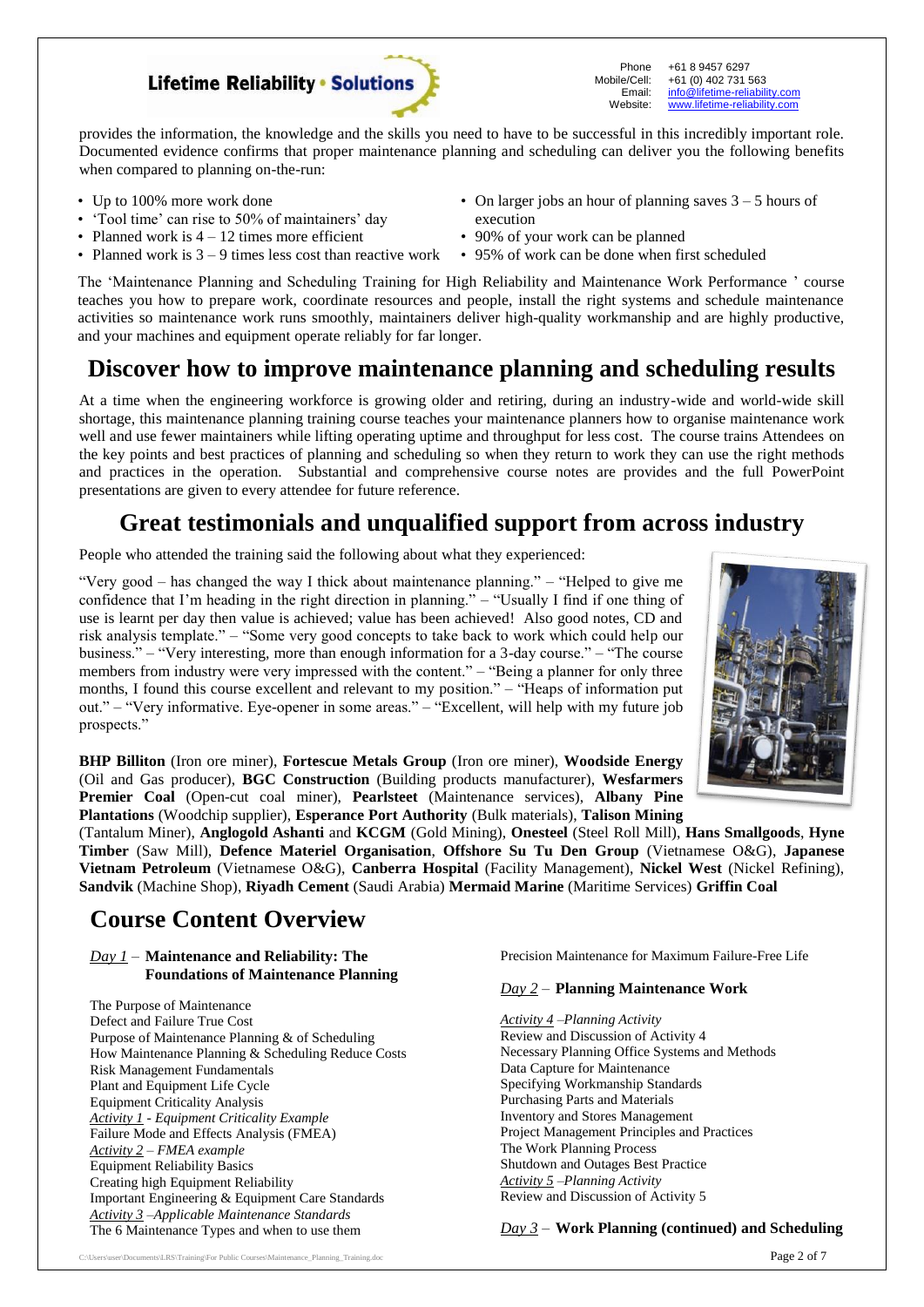

Failure and Defect Prevention Maintenance Procedures Controlling Work Process Variation with 3T Limits The Accuracy Controlled Enterprise (ACE) Standardized Planning and Scheduling Procedure *Activity 6 – Develop Standardized Planning Procedure Activity 7 –Planning Activity with Standardized Procedure* Review and Discussion of Activity 7 Planning and Maintenance Key Performance Indicators *Activity 8 – Developing Performance Indicators*

#### **Scheduling Maintenance Work**

Using Visual Management Relationship Building Production Requirements and Limits

### **Details of Your Presenter:**

Phone Mobile/Cell: Email: Website: +61 8 9457 6297 +61 (0) 402 731 563 [info@lifetime-reliability.com](mailto:info@lifetime-reliability.com) [www.lifetime-reliability.com](http://www.lifetime-reliability.com/)

One Plan for Production and Maintenance Job Task Scheduling Scheduling Work Face Activities Prioritising Work Orders Manpower Scheduling and Leveling Resources Scheduling Preparations before the Job Starts Addressing On-site Issues and Changes in the Plan Monitoring Job Performance to Plan Tracking the Schedule Backlog Management *Activity 9 – Scheduling so Work is Done Right & On-Time* Review of Scheduling Review of Course and Key Issues End of Course



The Course Presenter, Mike Sondalini, is a mechanical tradesman, a professional maintenance engineer, a maintenance planner and a maintenance manager. In engineering and maintenance since 1974, his career extends across original equipment manufacturing, beverage production, steel fabrication, industrial chemical manufacturing, quality management, project management, industrial asset management and industrial training. His book 'Plant and Equipment Wellness' is published by Engineers Media, a subsidiary of Engineers Australia.



Mike takes attendees through a carefully structured course during which he imparts key understandings and skills needed for successful planning and

scheduling. But more than that, he uses his years of experience as a maintenance manager to focus on the critical success factors of what to do, and how to do it quickly and well, so the maintenance crew can swiftly and safely minimise cost and time loss. He helps organisations build sound business risk management practices, introduce world-class lean practices, develop ultra-high reliable enterprise asset management systems and instill the precision maintenance skills needed to continually improve plant uptime. Mike helps attendees do their planning and scheduling roles so they can improve maintenance performance through wise use of resources, in less time, and for the least downtime.

# **Those EARLY BIRDS who register secure their seats and save 20%**

For EARLY BIRDS who book and pay a month in advance, the 3-day maintenance planning and scheduling for high reliability and maintenance performance course costs \$2,400 plus GST. Standard price is \$3,000 plus GST and payment must be received before the course start date. Included in the price are softcopy of the presentation slides and course notes, arrival tea/coffee, morning and afternoon tea/coffee with finger food and a light lunch. **YOU MUST BRING YOUR OWN LAPTOP OR PAD** to view the slides, as there is no printed course book handed out during the training.

Call now to get a place and then make your payment in time to get a seat. It is best to register immediately for the course if you want to be sure of a seat. Seating is limited and is allocated on a first-come-first-served basis. Complete your registration form then choose your payment option and scan the registration form into an email to info@lifetimereliability.com. Book yourself and your key people into the course now. You can contact us on mobile 0402 731 563 to confirm places are still available.

# **You get Full Protection of a 100% Money Back Guarantee**

All Attendees are afforded maximum protection at our seminars, courses and workshops by a 100% Money Back Guarantee. If, for whatever reason, you believe your expectations have not been met, your attendance fees will be totally refunded in full. As further compensation you are also allowed to keep all materials handed out during the presentation. (Guarantee is subject to booking fee being received in full by the due date.)

# **More Course Information and On-Site Training Details**

Course registration is from 8am on the first day with the course starting at 8.30am and finishing at 4.30pm each day. Please check local road maps, or the venue website, to find nearby parking. A certificate of training is provided at the end of the course. Please contact us by email at  $\frac{info@lifetime-reliability.com.au}{info@lifetime-reliability.com.au}$  or by telephone on +61 8 9457 6297, or cell/mobile +61 8 (0) 402 731 563 to get more information and answer any questions that you have. We can also run our training course on-site in your operation. Contact us to get a free quotation and practical advice.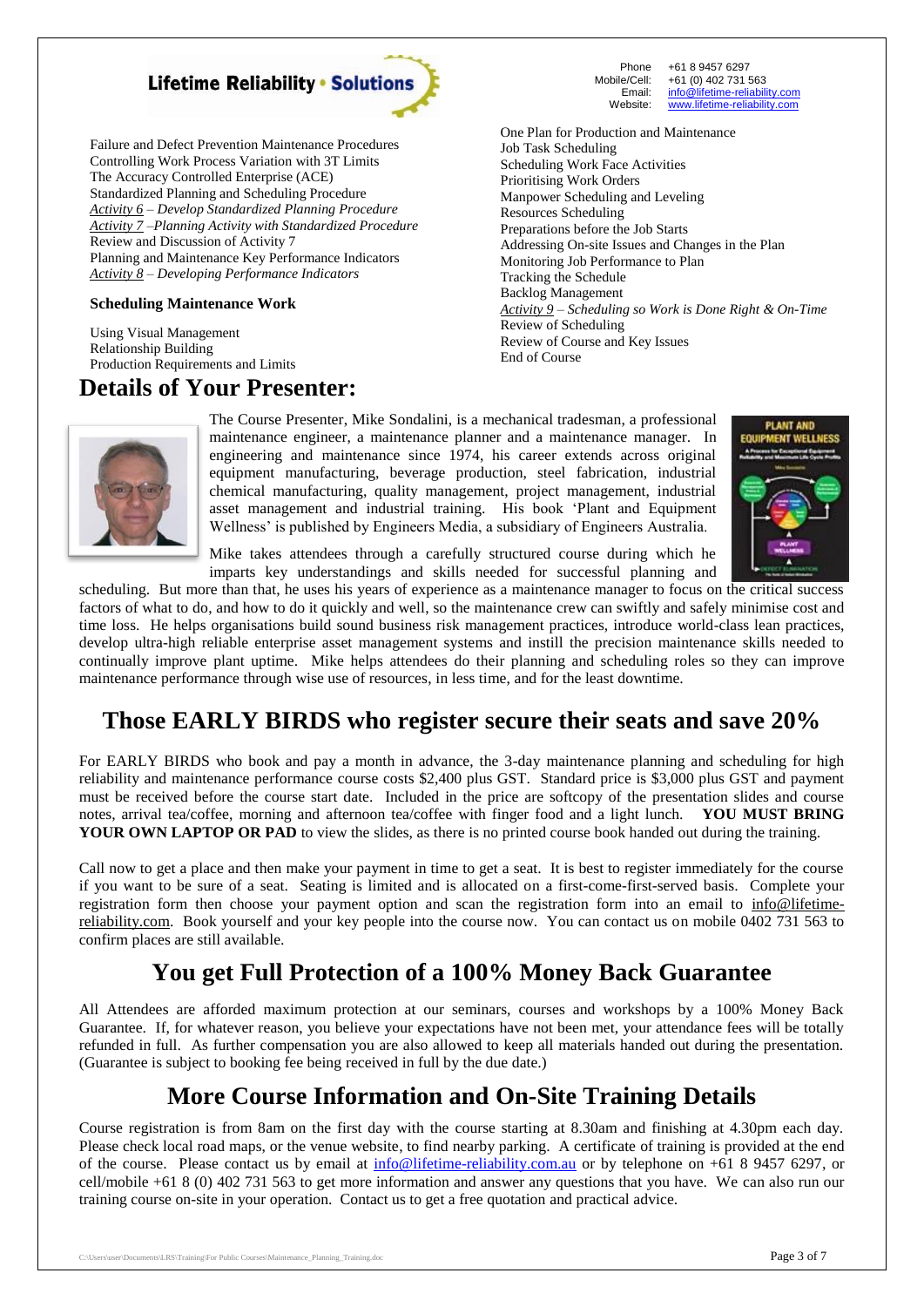

# **Your Course Registration Form and Payment Details**

| <b>Maintenance Planning and Scheduling for High Reliability</b><br><b>1 - Select Your Course:</b><br>and Maintenance Performance 3-Day Training Course                                                                                                                                                                                                                                                                                                                                               |                                                                                                                                                                                                                                                                                                           |  |  |
|------------------------------------------------------------------------------------------------------------------------------------------------------------------------------------------------------------------------------------------------------------------------------------------------------------------------------------------------------------------------------------------------------------------------------------------------------------------------------------------------------|-----------------------------------------------------------------------------------------------------------------------------------------------------------------------------------------------------------------------------------------------------------------------------------------------------------|--|--|
| City:<br><b>Dates:</b>                                                                                                                                                                                                                                                                                                                                                                                                                                                                               |                                                                                                                                                                                                                                                                                                           |  |  |
| 2 - Registration Fee:                                                                                                                                                                                                                                                                                                                                                                                                                                                                                | 3 - Register:                                                                                                                                                                                                                                                                                             |  |  |
| <b>EARLY BIRD: AUD\$2,400, GST \$240 Total \$2,640</b><br>AUD\$3,000, GST \$300 Total \$3,300<br><b>STANDARD:</b><br>Early Bird payment is required in full a month before the<br>course start date.<br>Standard Payment is required in full prior the course start<br>date. Attendees MUST BRING A LAPTOP to get a<br>softcopy of the PowerPoint slides and course book, with<br>unrestricted usage rights within their company, along with<br>morning tea, lunch, afternoon tea provided each day. | <b>By Phone:</b><br>$(+61)$ 0402 731 563<br><b>By Email:</b><br>info@lifetime-reliability.com<br>By Fax:<br>$(+618)$ 9457 8642<br><b>By Post:</b><br>General Training Pty Ltd,<br>PO Box 2091,<br>Rossmoyne, 6148, WA<br>Australia                                                                        |  |  |
| 4 - Your Payment Options to Make Payment:<br>A. Electronic Fund Transfer to:<br>Bank:<br>National Australia Bank                                                                                                                                                                                                                                                                                                                                                                                     | <b>Cancellation Policy:</b> Substitute delegate welcome. To<br>cover administration costs, management costs and training<br>venue penalties there is 80% refund with prior 30 days'<br>notice of cancellation, 70% refund between 30-15 days, 50%<br>refund after 15 days. 25% refund for non-attendance. |  |  |
| Branch:<br><b>Bull Creek Branch Office</b><br>Shop 33 Stockland Bull Creek<br>Cnr South Street and Benningfield Road<br>Bull Creek, WA 6149<br>General Training Pty Ltd<br>Account:<br><b>BSB</b> No:<br>086-138<br>Account No: 580663221<br>Swift Code: NATAAU3306P                                                                                                                                                                                                                                 | 5 - Delegate Details (One form per person attending):                                                                                                                                                                                                                                                     |  |  |
| <b>B.</b> Cheque in favour of 'General Training Pty Ltd' sent to<br>postal address                                                                                                                                                                                                                                                                                                                                                                                                                   |                                                                                                                                                                                                                                                                                                           |  |  |
| C. Credit Card secure online at www.paypal.com.au<br>with Visa, Am-Ex or MasterCard (fee applies)                                                                                                                                                                                                                                                                                                                                                                                                    |                                                                                                                                                                                                                                                                                                           |  |  |
| PayPal On-line Payment<br>email address: <i>info@lifetime-reliability.com</i> for<br>Order/Item # - Planning & Scheduling Course                                                                                                                                                                                                                                                                                                                                                                     |                                                                                                                                                                                                                                                                                                           |  |  |
| (Only in Australia)                                                                                                                                                                                                                                                                                                                                                                                                                                                                                  | Phone No: $\ldots$ , $\ldots$ , $\ldots$ , $\ldots$ , $\ldots$ , $\ldots$ , $\ldots$ , $\ldots$ , $\ldots$ , $\ldots$ , $\ldots$ , $\ldots$                                                                                                                                                               |  |  |
| 7 - If via the Internet, which website address?                                                                                                                                                                                                                                                                                                                                                                                                                                                      |                                                                                                                                                                                                                                                                                                           |  |  |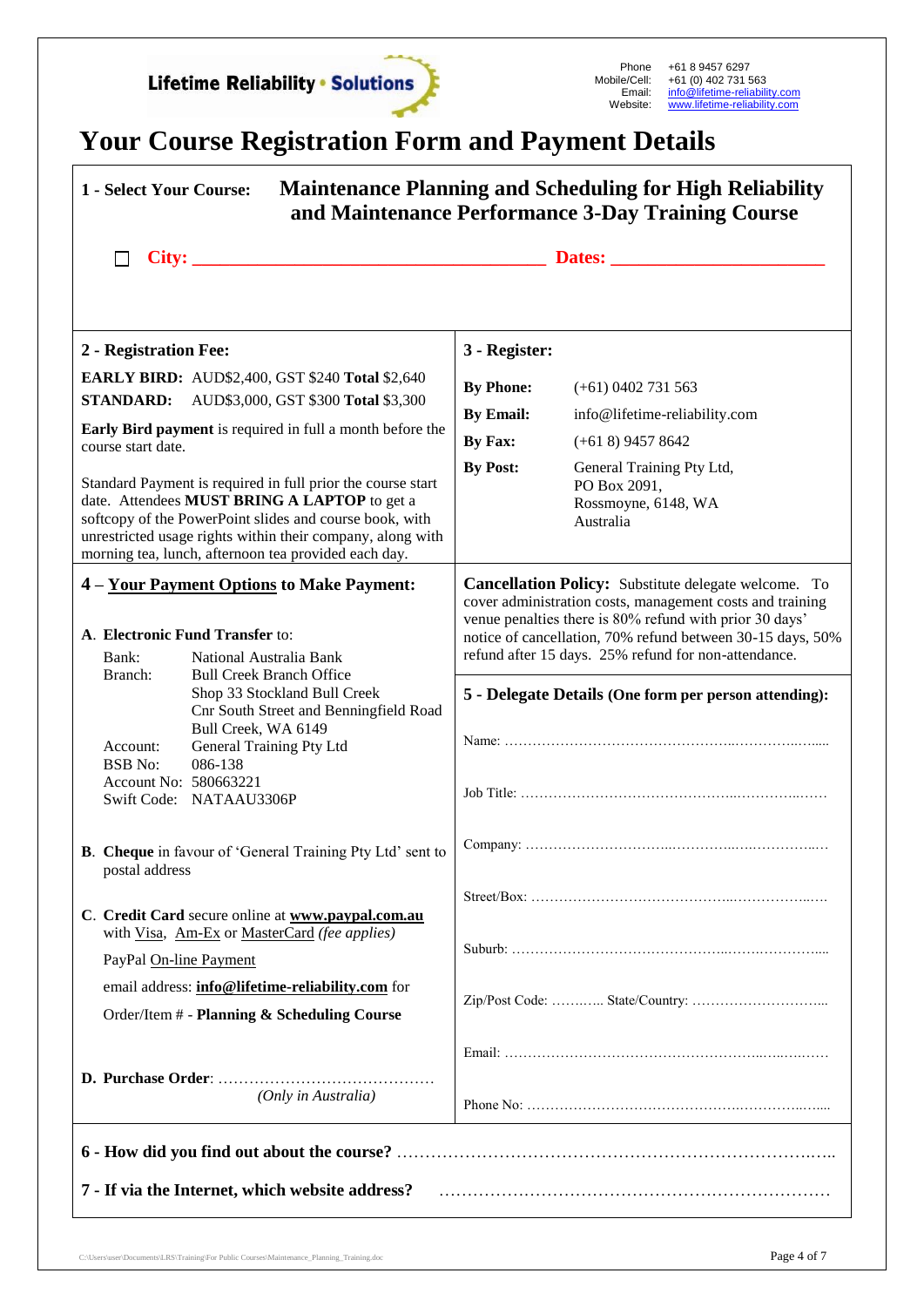

- Maximum Allowable Downtime
- 

International Engineering and Equipment Care Standards

- Alignment and Distortion
- Lubrication
- Balance and Vibration

*Activity – Identifying Applicable Engineering and Maintenance Standards for the Site*

Maintenance Types

- Preventive, Predictive/Condition Monitoring, Breakdown, Corrective, Block (Shutdown), **Opportunity**
- Proactive Inspection and Detection Rounds/Watch-keeping

Precision Maintenance for Maximum Failure-Free Life

- Creative Disassembly
- Precision Assembly
- Precision Installation
- Using Condition Monitoring to Test Work **Ouality**
- Measure Machine Baseline Condition

# **Detailed Content of Maintenance Planning and Scheduling Course**

#### **Day 1**

### **Maintenance Strategy and Reliability: The Foundations of Maintenance Planning**

The Purpose of Maintenance

- Sustaining Production
- Equipment Reliability
- Failure Avoidance
- Defect Elimination

Defect and Failure True Cost

The Purpose and Role of Maintenance Planning and of Scheduling

How Maintenance Planning and Scheduling Reduce Costs

The Strategic Business Importance of Planning Maintenance

Plant and Equipment Life Cycle

- Life Cycle Costs / Life Cycle Profits Equipment Condition Monitoring
- 

Risk Management Fundamentals for Maintenance

Equipment Criticality Analysis – identify plant and equipment at risk

*Activity – Do a simple Equipment Criticality example*

Failure Mode and Effects Analysis (FMEA) - identify parts at risk and necessary maintenance.

*Activity – Do a simple FMEA example*

High Equipment Reliability Fundamentals

- 
- Calculate True Downtime Cost per Hour
- Increasing Equipment Reliability • Increasing System Reliability

Bearing/Shaft Clearances

Contamination and Cleanliness

Looseness



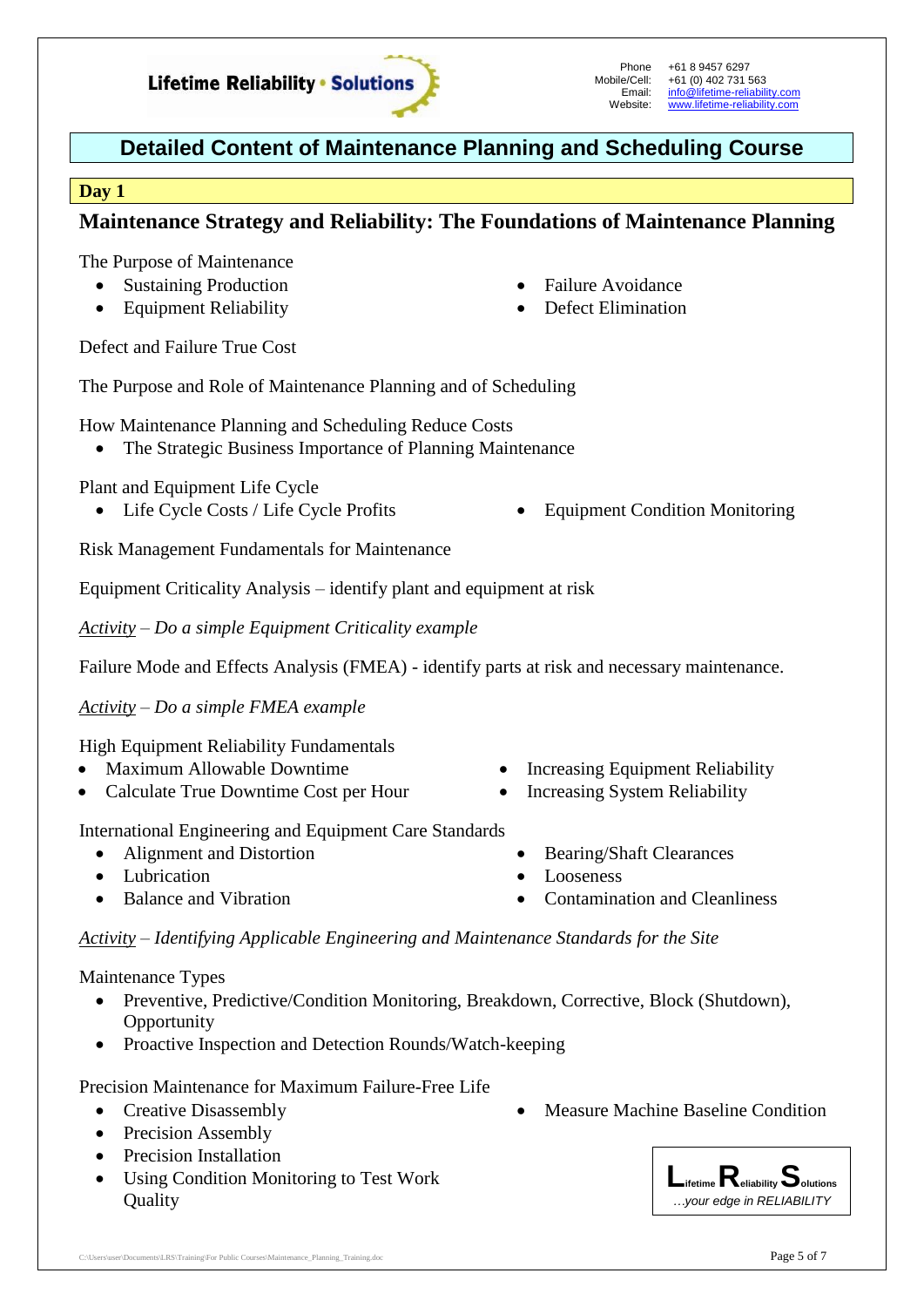

+61 8 9457 6297 +61 (0) 402 731 563 [info@lifetime-reliability.com](mailto:info@lifetime-reliability.com) [www.lifetime-reliability.com](http://www.lifetime-reliability.com/)

#### **Day 2**

### **Planning Maintenance Work**

*Activity – Planning Activity* and Review and Discussion of Activity

Necessary Planning Office Systems and Methods

- Work Order Costing
- Plant and Equipment Information
- Planning Documents and their Control
- Equipment Records and their Control
- Job Procedures

Specifying Workmanship Standards

- Standardized Work
- Setting the Standards for a Job

Data Capture for Maintenance

Inventory Purchasing and Management

- Refurbishment Decisions and Costs
- Important Purchasing Information
- Useful Store Control Practices

Project Management Principles and Practices

- Identify Work Priorities
- Set Project Goals and Objectives
- Specifications and Contracts
- Bar (Gantt) Charts

The Work Planning Process

- Site Investigation
- Root Cause Analysis
- Failure History
- The Required Documentation
- Specifying Important Information to Capture During the Job
- Developing Job Procedure with Required Outcomes and Measures
- Specifying Materials
- Specifying Subcontract Resources
- Specifying Tools and Ancillary Equipment
- Specifying Human Resources
- Build-in Time for Quality Work
- Developing the Job Plan and Times

#### Shutdown and Outages Planning

- Using Project Management Methodology
- Successful Shutdown Management Strategies

*Activity – Planning Activity* and Review and Discussion of Activity

- Job Records and their Control
- Equipment Performance Trending
- Job Performance Trending
- Track Planning Performance & Benefits
- Job, Work and Personnel Safety
- Identifying Necessary Skills for a Job
- Failure Preventing Job Procedures
- Good Storage Practices
- Working with and Developing Suppliers
- PERT Charts (Critical Path)
- Checkpoints and Checklists
- Preparing for All Eventualities
- Setting Job Performance Requirements
- Specifying Job Quality Standards
- Safety Considerations
- Calculate Maintenance Cost vs Budget
- Compiling the Job Pack
- Job Task Planning
- Scheduling the Job Plan
- Job Planning and Review Meetings
- Preparations Before the Job Starts
- Complete the Checklists
- Job and Workmanship Feedback
- Post-Job Review
- 'Lessons Learnt' Meeting
- Continuously Improving the Planning